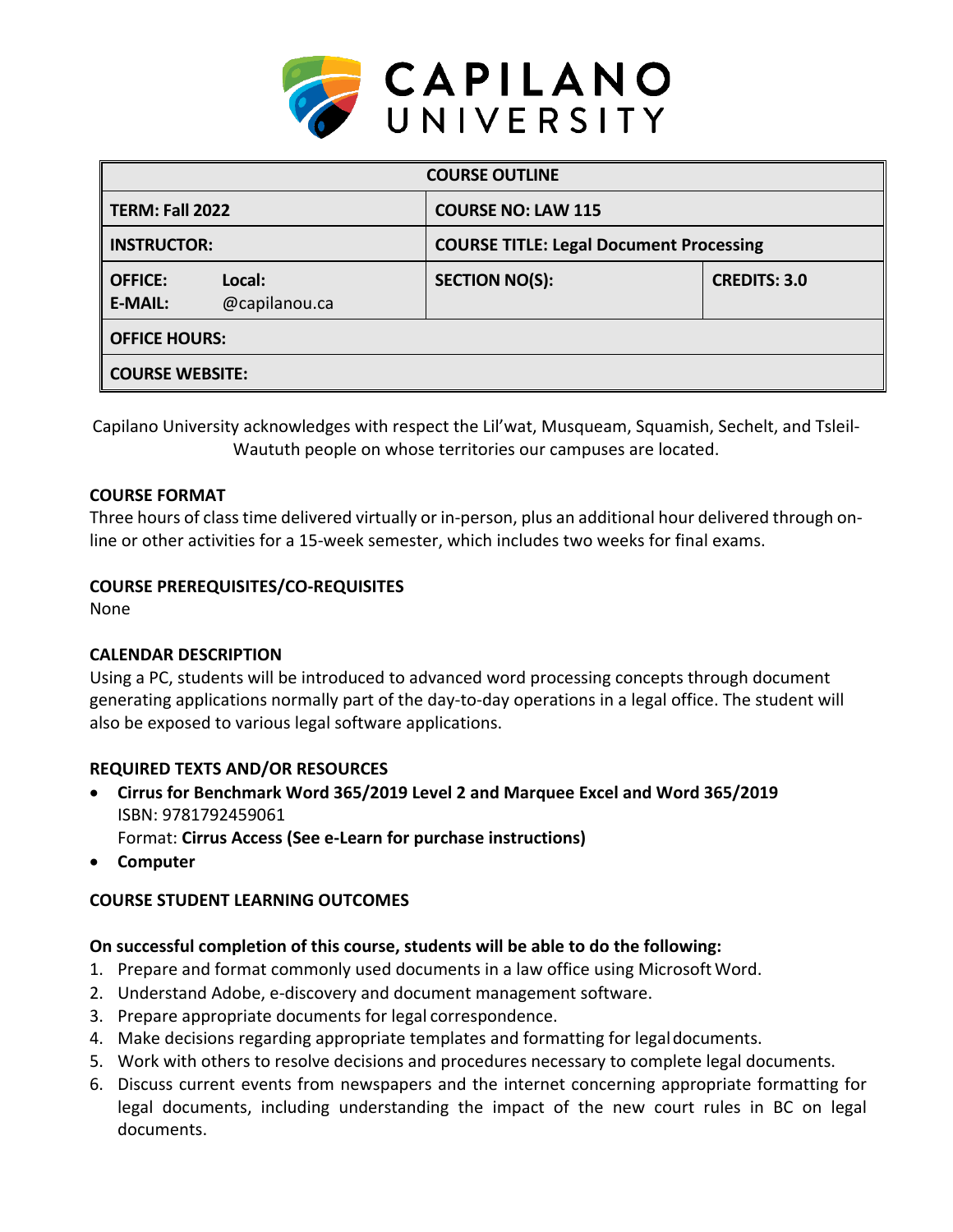#### **COURSE CONTENT**

| Introduction to course, computers, file management, e-Learn<br>$\mathbf{1}$<br>Introduction to advanced word processing<br>$\overline{2}$<br>Continuation of advanced word processing<br>3<br>Continuation of advanced word processing<br>$\overline{\mathbf{4}}$<br>Introduction to Legal Correspondence<br>5<br>Introduction to Affidavits<br>Quiz 1 - Legal Correspondence |  |
|-------------------------------------------------------------------------------------------------------------------------------------------------------------------------------------------------------------------------------------------------------------------------------------------------------------------------------------------------------------------------------|--|
|                                                                                                                                                                                                                                                                                                                                                                               |  |
|                                                                                                                                                                                                                                                                                                                                                                               |  |
|                                                                                                                                                                                                                                                                                                                                                                               |  |
|                                                                                                                                                                                                                                                                                                                                                                               |  |
|                                                                                                                                                                                                                                                                                                                                                                               |  |
|                                                                                                                                                                                                                                                                                                                                                                               |  |
|                                                                                                                                                                                                                                                                                                                                                                               |  |
|                                                                                                                                                                                                                                                                                                                                                                               |  |
|                                                                                                                                                                                                                                                                                                                                                                               |  |
|                                                                                                                                                                                                                                                                                                                                                                               |  |
|                                                                                                                                                                                                                                                                                                                                                                               |  |
| 6<br>Quiz 2 - Affidavits                                                                                                                                                                                                                                                                                                                                                      |  |
| <b>Review for mid-term exam</b>                                                                                                                                                                                                                                                                                                                                               |  |
|                                                                                                                                                                                                                                                                                                                                                                               |  |
| $\overline{\mathbf{z}}$<br><b>MID-TERM WEEK</b>                                                                                                                                                                                                                                                                                                                               |  |
| 8<br>Introduction to Legal Instruments                                                                                                                                                                                                                                                                                                                                        |  |
|                                                                                                                                                                                                                                                                                                                                                                               |  |
| 9<br><b>Quiz <math>3</math> – Legal Instruments</b>                                                                                                                                                                                                                                                                                                                           |  |
| Excel                                                                                                                                                                                                                                                                                                                                                                         |  |
|                                                                                                                                                                                                                                                                                                                                                                               |  |
| 10<br><b>Excel continued</b>                                                                                                                                                                                                                                                                                                                                                  |  |
|                                                                                                                                                                                                                                                                                                                                                                               |  |
| 11<br>Introduction to Adobe                                                                                                                                                                                                                                                                                                                                                   |  |
|                                                                                                                                                                                                                                                                                                                                                                               |  |
| 12<br>Introduction to e-discovery software                                                                                                                                                                                                                                                                                                                                    |  |
|                                                                                                                                                                                                                                                                                                                                                                               |  |
| 13<br>Introduction to document management software                                                                                                                                                                                                                                                                                                                            |  |
|                                                                                                                                                                                                                                                                                                                                                                               |  |

# **EVALUATION PROFILE**

| Quiz #1 - Legal Correspondence                                | 15%  |
|---------------------------------------------------------------|------|
| Quiz #2 - Affidavits                                          | 15%  |
| Quiz #3 - Legal Instruments                                   | 15%  |
| Midterm Exam                                                  | 30%  |
| Adobe                                                         | 5%   |
| E-discovery                                                   | 5%   |
| Document Management                                           | 5%   |
| Professionalism (determined by completion of all assignments) | 10%  |
| Total:                                                        | 100% |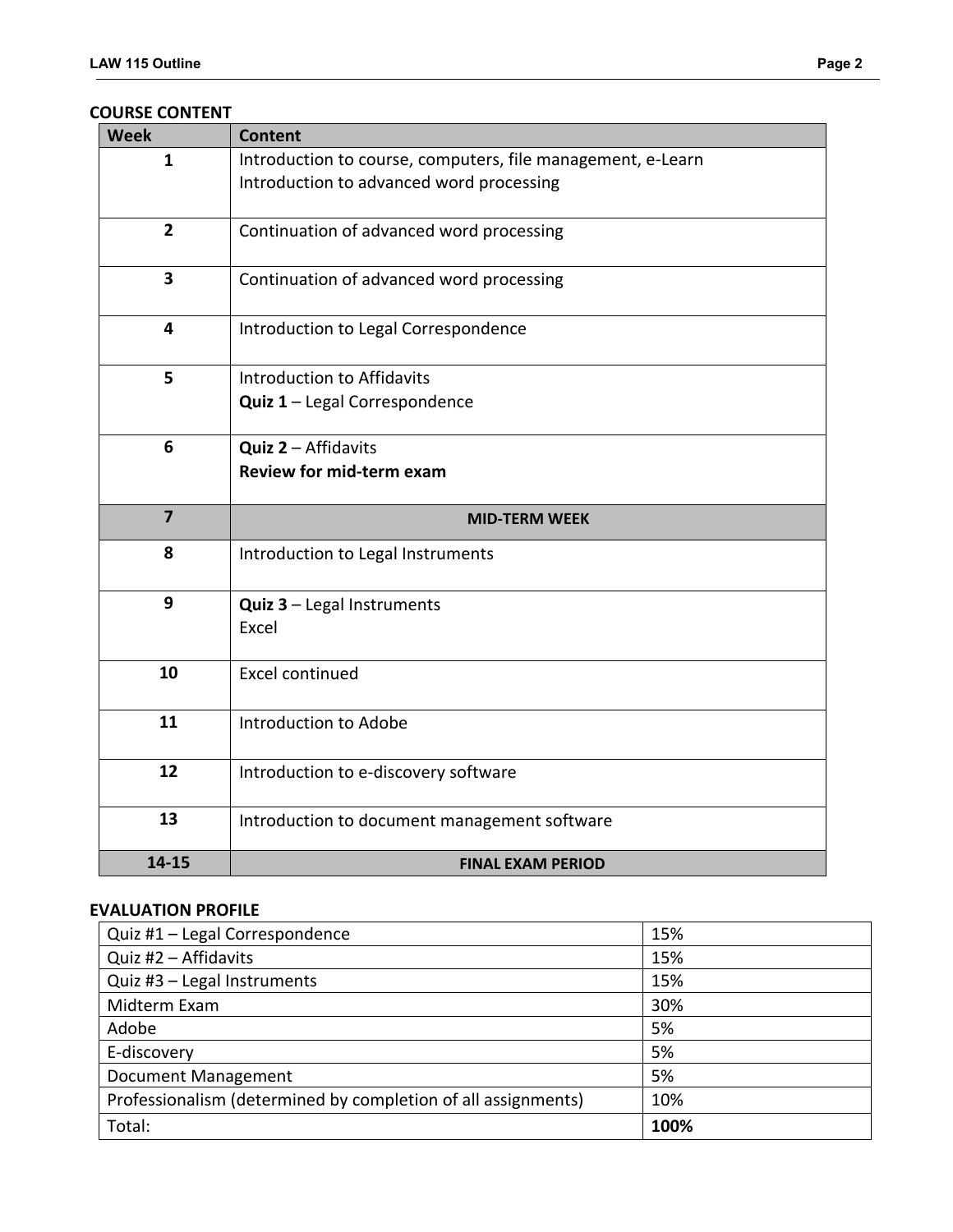\*Participation/Professionalism:

- Participation is important and is factored into this grade points may be deducted for a lack of professionalism. Students must demonstrate a professional attitude and behaviour toward work, fellow students and their instructor. Each student should demonstrate reliability, respect for and co-operation with colleagues. A willingness to work calmly and courteously under difficult conditions as well as a determination to achieve first-class work while meeting deadlines is necessary in the Faculty of Business & Professional Studies. Students should have respect for equipment and systems. Students should display a constructive response to criticism.
- Participation is a combination of quantity (attendance, being present for teamwork discussions) and quality (preparedness, insightfulness, and respect for others). Attendance and participation in class discussion and small group exercises is required. Students will participate fully in all activities, practice skill demonstrations, peer feedback, simulations and discussions by questioning, referring to course readings/theories and relevant, personal experiences. This includes completing the assigned text readings and review exam activities PRIOR to class.
- It is important to demonstrate a professional courtesy by letting your instructor and team know you will be away prior to class.

#### **GRADING PROFILE**

|     |               |                          | $ $ A+ = 90-100 $ $ B+ = 77-79 $ $ C+ = 67-69 $ $ D = 50-59 |  |
|-----|---------------|--------------------------|-------------------------------------------------------------|--|
| l A |               |                          | = 85-89   B = 73-76   C = 63-66   F = 0-49                  |  |
|     | $A - = 80-84$ | $ B- = 70-72 C- = 60-62$ |                                                             |  |

### **Incomplete Grades**

Grades of Incomplete "I" are assigned only in exceptional circumstances when a student requests extra time to complete their coursework. Such agreements are made only at the request of the student, who is responsible to determine from the instructor the outstanding requirements of the course.

### **Late Assignments**

Assignments are due at the beginning of the class on the due date listed. If you anticipate handing in an assignment late, please consult with your instructor beforehand.

### **Missed Exams/Quizzes/Labs etc.**

Make-up exams, quizzes and/or tests are given at the discretion of the instructor. They are generally given only in medical emergencies or severe personal crises. Some missed labs or other activities may not be able to be accommodated. Please consult with your instructor.

### **Attendance**

Students are expected to attend all classes and associated activities.

### **English Usage**

Students are expected to proofread all written work for any grammatical, spelling and stylistic errors. Instructors may deduct marks for incorrect grammar and spelling in written assignments.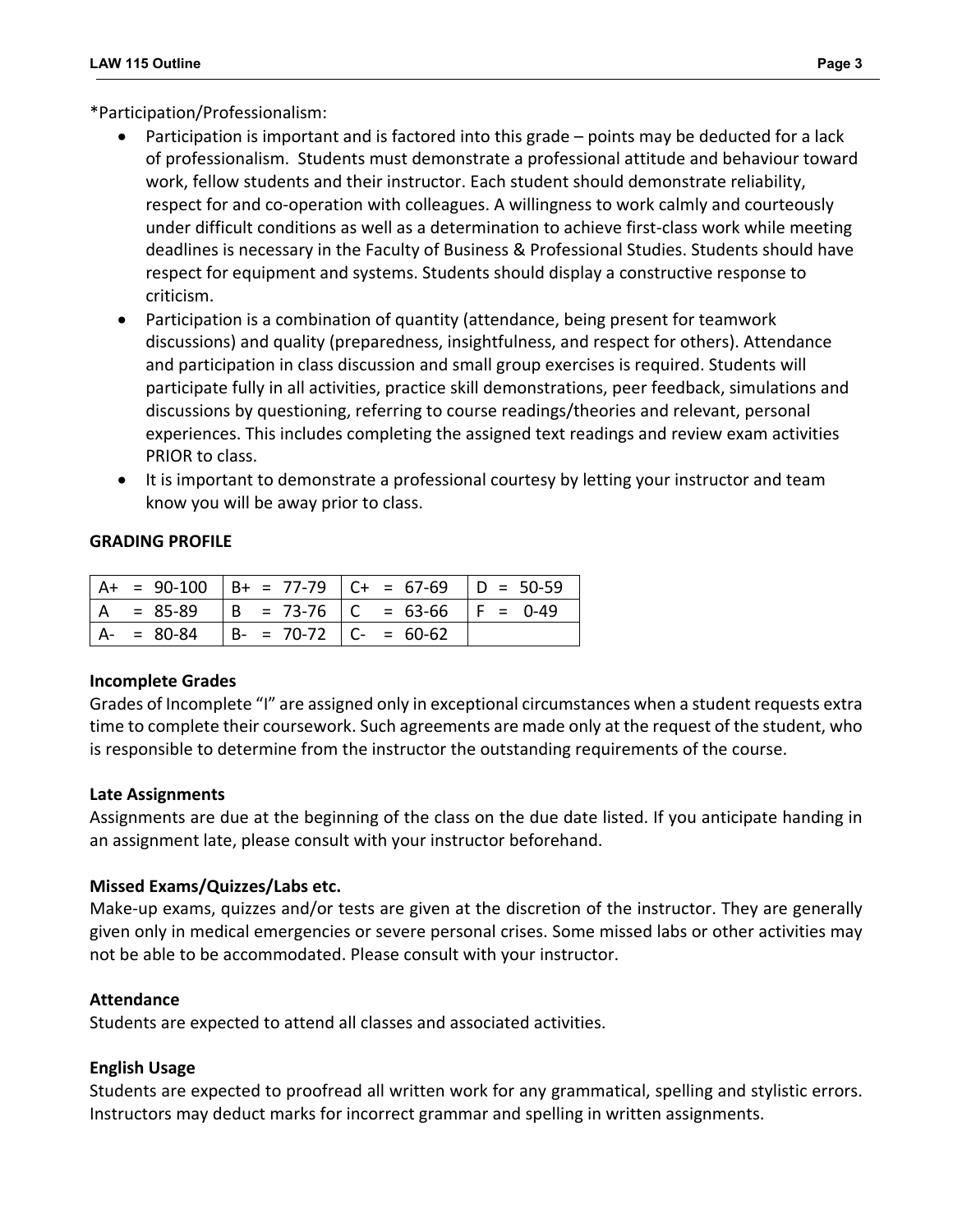## **Electronic Devices**

Students may use electronic devices during class for note-taking only.

## **On-line Communication (email, e-Learn etc.)**

Outside of the classroom, instructors will (if necessary) communicate with students using either their official Capilano University email or e-Learn; please check both regularly. Official communication between Capilano University and students is delivered to students' Capilano University email addresses only.

## **UNIVERSITY OPERATIONAL DETAILS**

### **Tools for Success**

Many services are available to support student success for Capilano University students. A central navigation point for all services can be found at:<https://www.capilanou.ca/student-life/>

## **Capilano University Security: download the [CapU Mobile Safety App](https://www.capilanou.ca/student-life/support--wellness/safety--security/capu-safe-app/)**

### **Policy Statement (S2009-06)**

Capilano University has policies on Academic Appeals (including appeal of final grade), Student Conduct, Academic Integrity, Academic Probation and other educational issues. These and other policies are available on the University website.

### **Academic Integrity (S2017-05)**

Any instance of academic dishonesty or breach of the standards of academic integrity is serious and students will be held accountable for their actions, whether acting alone or in a group. See policy and procedures S2017-05 Academic Integrity for more information: [https://www.capilanou.ca/about](https://www.capilanou.ca/about-capu/governance/policies/)[capu/governance/policies/](https://www.capilanou.ca/about-capu/governance/policies/)

Violations of academic integrity, including dishonesty in assignments, examinations, or other academic performances, are prohibited and will be handled in accordance with the Student Academic Integrity Procedures.

**Academic dishonesty** is any act that breaches one or more of the principles of academic integrity. Acts of academic dishonesty may include but are not limited to the following types:

**Cheating**: Using or providing unauthorized aids, assistance or materials while preparing or completing assessments, or when completing practical work (in clinical, practicum, or lab settings), including but not limited to the following:

- Copying or attempting to copy the work of another during an assessment;
- Communicating work to another student during an examination;
- Using unauthorized aids, notes, or electronic devices or means during an examination;
- Unauthorized possession of an assessment or answer key; and/or,
- Submitting of a substantially similar assessment by two or more students, except in the case where such submission is specifically authorized by the instructor.